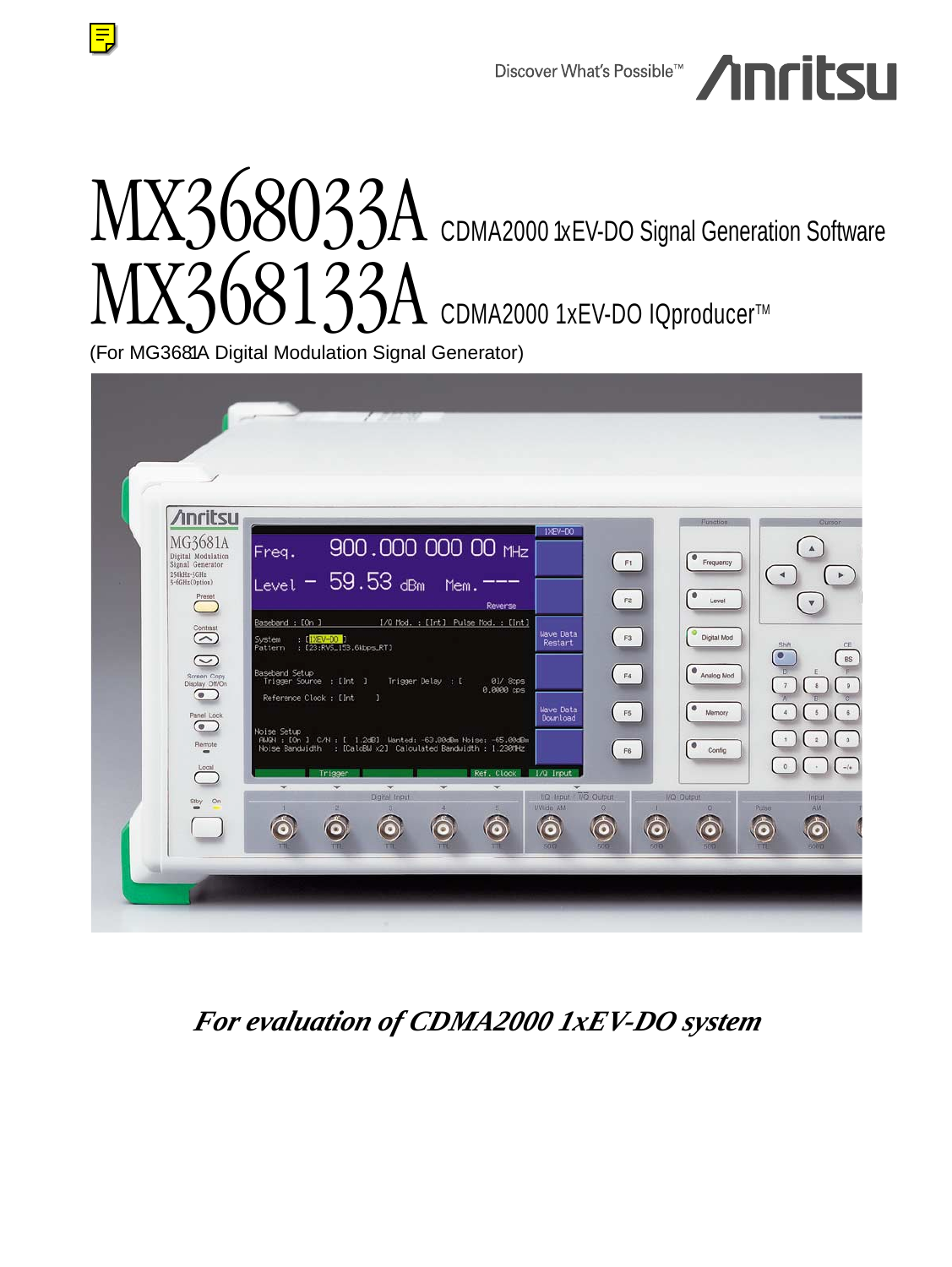# **Outputs signals for 3GPP2 Standard CDMA2000 1xEV-DO system receiver tests**

When the MX368033A CDMA2000 1xEV-DO Signal Generation Software is installed in the MG3681A Digital Modulation Signal Generator with builtin MU368030A Universal Modulation Unit, the platform can output forward/reverse CDMA2000 1xEV-DO modulation signals for C.S0024 standard.

### **Simple operation and high-speed signal pattern change**

Signals for receiver/transmitter tests of CDMA2000 1xEV-DO access network (AN) and access terminal (AT) specified by 3GPP2 can be outputted by selecting signal patterns stored in a large capacity internal memory, without setting complicated parameters.

Forward 13 data rate signal patterns (including idle slots) and reverse 5 data rate signal patterns can be changed at high speed.

# **Forward Signal**



### •**Channel configuration**



\* : PN15 fix: Data length is not integral multiple of PN sequence length, furthermore, PN sequence is discontinuous at the last of data.

### •**Signal pattern**

|                  | Number of Values per Physical Layer Packet |             |           |                        |                                        |       |       |        |  |
|------------------|--------------------------------------------|-------------|-----------|------------------------|----------------------------------------|-------|-------|--------|--|
| Data Rate (kbps) | <b>Slots</b>                               | <b>Bits</b> | Code Rate | <b>Modulation Type</b> | TDM Chips (Preamble, Pilot, MAC, Data) |       |       |        |  |
| 38.4             | 16                                         |             |           |                        | 1.024                                  | 3.072 | 4,096 | 24,576 |  |
| 76,8             | 8                                          | 1,024       | 1/5       |                        | 512                                    | 1,536 | 2,048 | 12,288 |  |
| 153.6            | 4                                          |             |           |                        | 256                                    | 768   | 1.024 | 6,144  |  |
| 307.2            | $\overline{2}$                             |             |           | QPSK                   | 128                                    | 384   | 512   | 3,072  |  |
| 614.4            |                                            |             |           |                        | 64                                     | 192   | 256   | 1,536  |  |
| 307.2            | 4                                          | 2,048       |           |                        | 128                                    | 768   | 1.024 | 6,272  |  |
| 614              | 2                                          |             |           |                        | 64                                     | 384   | 512   | 3,136  |  |
| 1,228.8          |                                            |             | 1/3       |                        | 64                                     | 192   | 256   | 1,536  |  |
| 921.6            | 2                                          | 3,072       |           | 8-PSK                  | 64                                     | 384   | 512   | 3,136  |  |
| 1,843.2          |                                            |             |           |                        | 64                                     | 192   | 256   | 1,536  |  |
| 1,228.8          | 2                                          | 4,096       |           | 16-QAM                 | 64                                     | 384   | 512   | 3,136  |  |
| 2,457.6          |                                            |             |           |                        | 64                                     | 192   | 256   | 1,536  |  |

### •**Slot configuration**

|                      |                  | $1/2$ Slot<br>1,024 Chips        |                        |                      |                      |             | $1/2$ Slot<br>1,024 Chips               |                   |                      |
|----------------------|------------------|----------------------------------|------------------------|----------------------|----------------------|-------------|-----------------------------------------|-------------------|----------------------|
| Data<br>400<br>Chips | <b>MAC</b><br>64 | Pilot<br>96<br>Chips Chips Chips | MAC <sup>1</sup><br>64 | Data<br>400<br>Chips | Data<br>400<br>Chips | MAC I<br>64 | Pilot<br>96<br><b>Chips Chips Chips</b> | <b>IMAC</b><br>64 | Data<br>400<br>Chips |



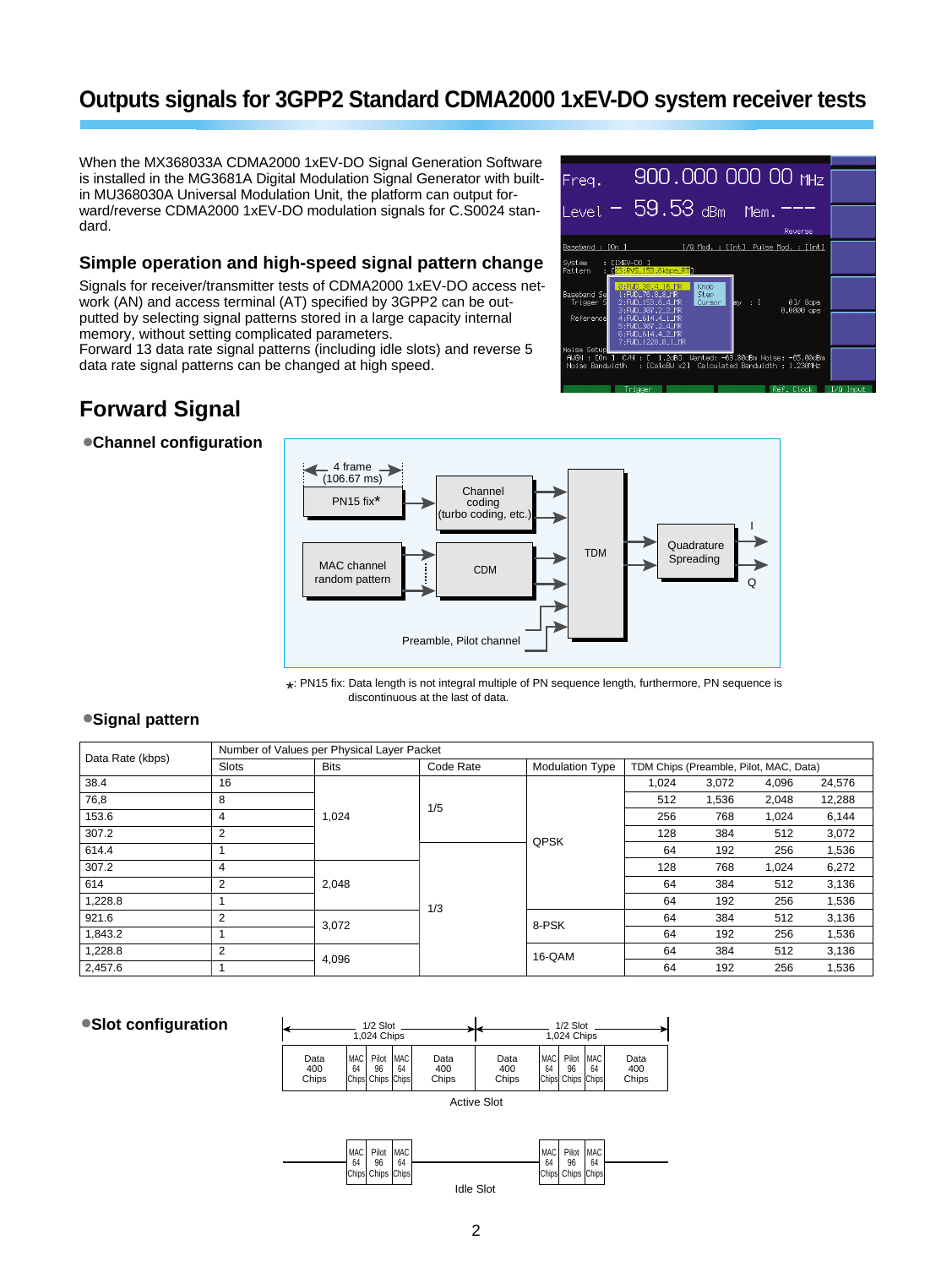# **Reverse Signal**

### •**Channel configuration**



\* : PN9 fix: Data length is not integral multiple of PN sequence length, furthermore, PN sequence is discontinuous at the last of data.

### •**Signal pattern**

| $\bullet$ , and $\bullet$ , and $\bullet$ , and $\bullet$ | Data Rate (kbps) |       |       |       |       |
|-----------------------------------------------------------|------------------|-------|-------|-------|-------|
| Parameter                                                 | 9.6              | 19.2  | 38.4  | 76.9  | 153.6 |
| Reverse Rate Index                                        |                  |       |       |       |       |
| Bits per Physical Layer Packet                            | 256              | 512   | 1.024 | 2.048 | 4.096 |
| Physical Layer Packet Duration (ms)                       | 26.666           |       |       |       |       |
| Code Rate                                                 | 1/4              | 1/4   | 1/4   | 1/4   | 1/2   |
| Code Symbols per Physical Layer Packet                    | 1.024            | 2.048 | 4.096 | 8.192 | 8.192 |
| Code Symbol Rate (ksps)                                   | 38.4             | 76.8  | 153.6 | 307.2 | 307.2 |
| <b>Interleaved Packet Repeats</b>                         |                  | 4     |       |       |       |
| Modulation Symbol Rate (ksps)                             | 307.2            |       |       |       |       |
| <b>Modulation Type</b>                                    | <b>BPSK</b>      |       |       |       |       |
| PN Chips per Physical Layer Packet Bit                    | 128              | 64    | 32    | 16    |       |

# **Access network (AN) receiver test**

3GPP2 C.S0032 standard receiver tests (PER: Packet Error Rate) can be performed by selecting a reverse signal pattern required for testing the AN.

Since access terminal simulator protocols are not supported, an external controller must be used to control AN and calculate PER.



Trigger: Timing for synchronizing the start of frame (frame trigger)

Clock: Clock for synchronizing the chip rate 1.2288 Mcps  $(8 \times 1.2288$  MHz or 10 MHz, 13 MHz)

# **Access terminal (AT) receiver test**

3GPP2 C.S0033 standard receiver tests (PER: Packet Error Rate) can be performed by selecting a forward signal pattern required for testing the AT. Since Access network simulator protocols are not supported, an external controller must be used to control AT and calculate PER.



AT control, PER calculation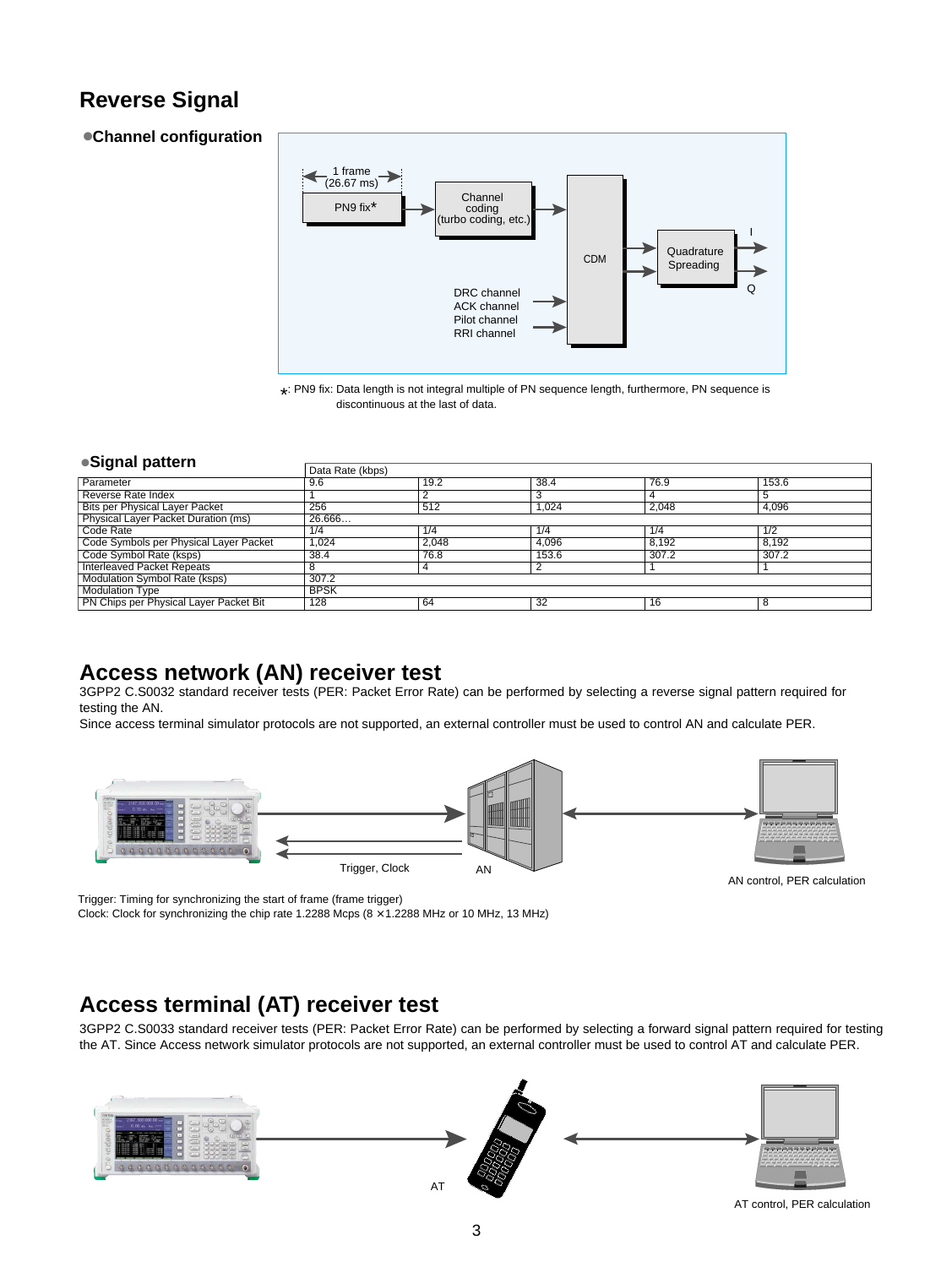# **Editing and Creating Signal Patterns**

MX368133A CDMA2000 1xEV-DO IQproducer™ is a Windows application software which upgrades the functioning of MX368033A installed in the MG3681A. It creates the IQ mapping data file for signal patterns, which are generated by MU368030A Universal Modulation Unit incorporated in the MG3681A, and edits the forward multicarrier signal patterns.

This software supports functions to evaluate various types of power amplifiers and perform a demodulation test.

### • **Reference setting file for easy setup**

Since the standard reference setting file for MX368033A signal patterns is included, signal patterns can be created easily by merely editing parameters that the customer decides to change.

### • **Forward multi-carrier creation**

Data rate and MAC channel can be edited for each carrier. Up to 9 carriers can be created at 1.25 MHz offset.

| Setting File                                            | Recall the Setting File |                                      | Save the Setting File                     |                            |                        |
|---------------------------------------------------------|-------------------------|--------------------------------------|-------------------------------------------|----------------------------|------------------------|
| Common Parameters<br>Wave Data Length<br>13             |                         | frame                                | Over Sampling                             | $16$ $\blacktriangleright$ |                        |
| Carrier 1<br>$\vert$<br>Carrier Parameters (Carrier 1.) | Carrier Parameters Copy | All Carrier                          | $\vert$                                   | Execute                    | Default All            |
| -TCH Parameters<br>Data Rate 12: 2457.6kbps (1slot)     |                         | $TCH1$ 5<br>$\overline{\phantom{a}}$ | MAC Index for Traffic Channel<br>$TCH2$ 6 |                            | RPC/RA CH Parameters   |
| Modulation Type:                                        | 16QAM                   | TCH 3 7                              | TCH <sub>4</sub><br>$\sqrt{8}$            |                            |                        |
| PN <sub>15</sub><br><b>TCH Data</b>                     | $\blacktriangledown$    |                                      | Initial Value of PN15 Reg (HEX)           |                            |                        |
| 0 <br>Offset Index                                      |                         | 7FFF<br>Reg 1<br>Reg 3 3F80          | 387F<br>Reg. 2<br>3C07<br>Reg 4           |                            | <b>Carrier Default</b> |
|                                                         |                         | Carrier Calculate                    |                                           |                            |                        |

Set of Traffic channel Set of MAC channel

| MAC Index 4 RA Bit 0                  |                 | CH Power -11.461 dB |                 |           | GON OFF |  |
|---------------------------------------|-----------------|---------------------|-----------------|-----------|---------|--|
| $5 - 14$<br>$15 - 24$ 25 - 34 35 - 44 | $45 - 54$ 55-63 |                     |                 |           |         |  |
| MAC Index 5<br>RPC Bit 1              | CH Power        | $-11.461$ dB        |                 | $G$ ON    | $C$ OFF |  |
| MAC Index 6<br>RPC Bit 1              | CH Power        | $-11.461$           | dB              | $G = 0$ N | $C$ OFF |  |
| RPC Bit 1<br>MAC Index 7              | CH Power        | $-11.461$ dB        |                 | $G$ ON    | $C$ OFF |  |
| MAC Index 8<br>RPC Bit T              | CH Power        | $-11.461$           | dB              | F0N       | $C$ OFF |  |
| RPC Bit 1<br>MAC Index 9              | CH Power        | $-11.461$           | dB              | $G = 0$ N | $C$ OFF |  |
| MAC Index 10 RPC Bit 1                | CH Power        | $-11.461$           | $\overline{dB}$ | $G = 0N$  | $C$ OFF |  |
| MAC Index 11 RPC Bit 1                | CH Power        | $-11.461$           | dB              | G 0N      | $C$ OFF |  |
| MAC Index 12 RPC Bit 1                | CH Power        | $-11.461$           | dB              | $G$ ON    | $C$ OFF |  |
| MAC Index 13 RPC Bit 1                | CH Power        | $-11.461$           | dB              | $G = 0N$  | $C$ OFF |  |
| MAC Index 14 RPC Bit 1                | CH Power        | $-11.461$           | dB              | $G$ $0$ H | $C$ OFF |  |
| Group Edit                            | Channel Power   |                     |                 |           |         |  |
| RPC/RA Bit<br>$\overline{ }$          | Value           |                     |                 |           | Execute |  |

| Carrier Select               |  |                                                  |                | Default    |
|------------------------------|--|--------------------------------------------------|----------------|------------|
| Carrier 1 G ON C OFF         |  | <b>Waveform Data Files</b><br>Waveform Data Name | 518            |            |
| Carrier 2 G ON C OFF         |  | I diw File:                                      | S13Idlw        |            |
| Carrier 3 G ON C OFF         |  | Q dlw File:                                      | S130 dlw       |            |
| Carrier 4 G ON C OFF         |  | dli File:                                        | UMU33S13.dli   |            |
| Carrier 5 G ON C OFF         |  | dlw File: Waveform Data                          |                |            |
| Carrier 6 G ON C OFF         |  | Download Information<br>dli File:                |                |            |
| Carrier 7 G ON C OFF         |  | Pattern Name                                     | 1xEV-DO_FWD x8 |            |
| Carrier 8 G ON C OFF         |  | Data Adjustment                                  |                |            |
| Carrier 9 C ON G OFF         |  | Min<br>Target RMS Range                          |                | Max        |
| <b>CF</b> : Center Frequency |  | RMS Adjustment Value                             | 0.000          | RMS Adjust |
|                              |  | <b>Composition Execute</b>                       |                |            |

Creation of signal pattern file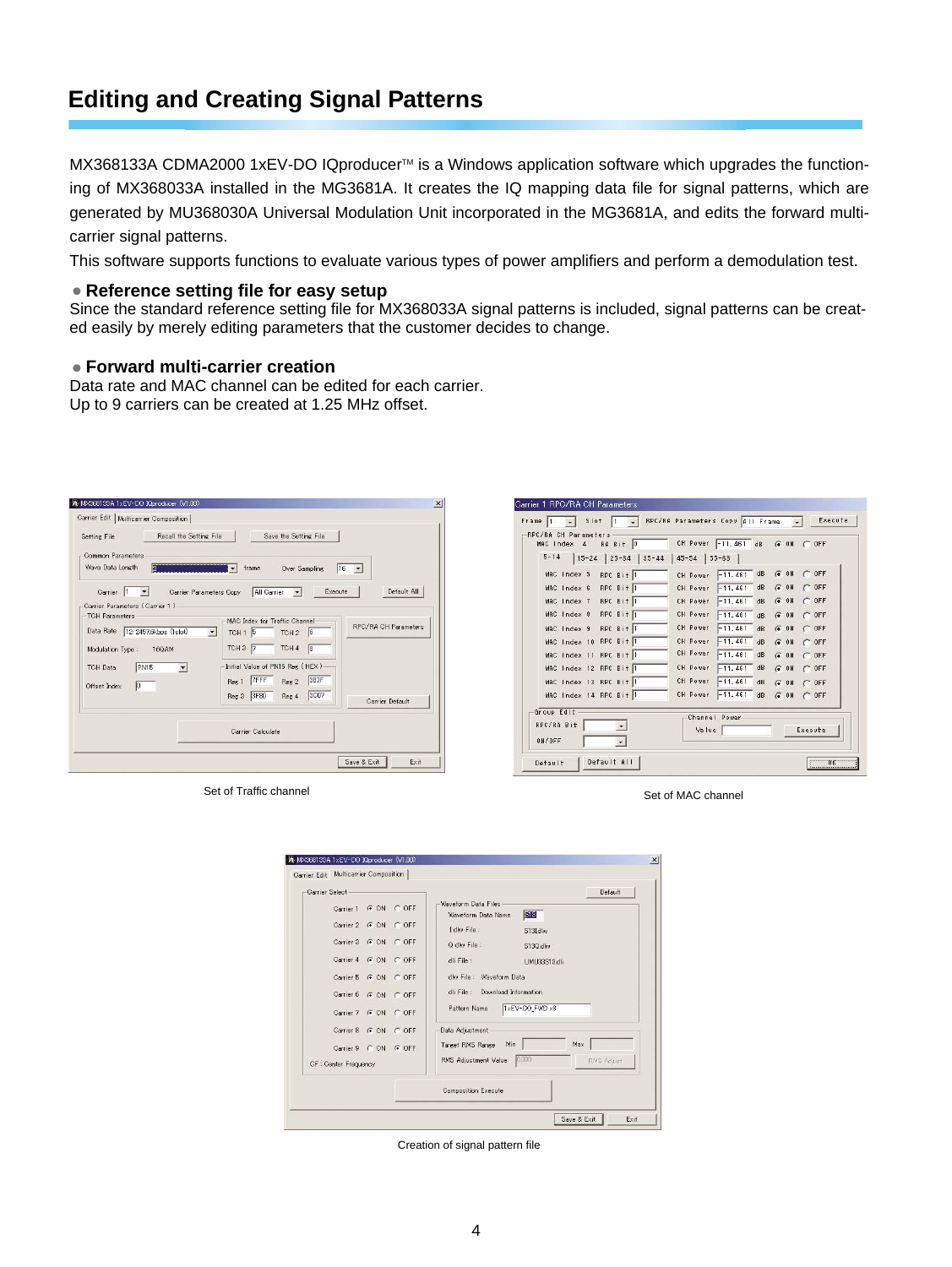• **Signal pattern file download**<br>A created signal pattern file can be downloaded to the high-capacity internal memory of MU368030A which is built in the MG3681A via a PC memory card.



PC memory card: CompactFrash+PC card adaptor

# **Options**

**• AWGN Supports Dynamic Range Test**<br>When performing the receiver dynamic range test specified by 3GPP2, the 1xEV-DO modulation signal with AWGN is required. When the MU368060A AWGN Unit is installed in the MG3681A, a high-precision AWGN can be output in the 1.5 to 16 MHz bandwidth. Moreover, since one MG3681A can output a signal that is the internally mixed 1xEV-DO modulation signal and the AWGN, it is useful for simple test of the AN receiver dynamic range.

(A MU368040A CDMA modulation unit is required for internal superposision of AWGN)

### • **RF Level-up at Modulation**

When the RF high level output (Option 42) is installed in the MG3681A, the RF level can be outputted with 8 dB gain without degrading the spurious close carrier emission within 1.9 to 2.3 GHz. This is very useful for signal source of power amplifier requiring a high input level.

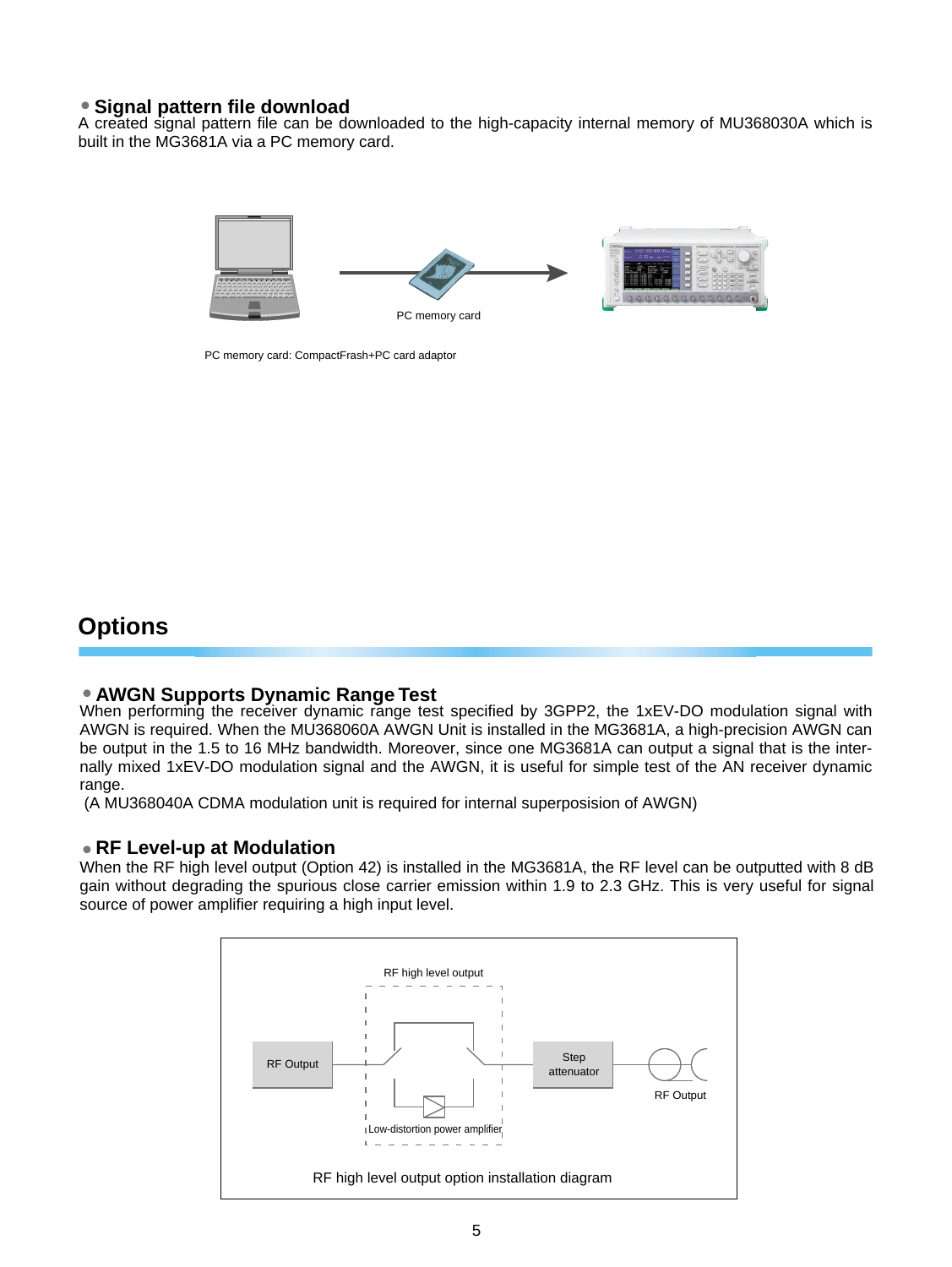# **Specifications**

### **MX368033A** CDMA2000 1xEV-DO Signal Generation Software

| Supported systems<br>CDMA2000 1xEV-DO : Conforms to specification 3GPP2 C.S0024<br>: Equalizing FIR filter conforming to 3GGP2<br>Forward channel<br><b>Baseband filter</b><br>Reverse channel<br>: FIR filter conforming to 3GGP2<br>Channel configuration : Pilot channel, Traffic channel, and MAC channel are time division multiplexed<br>Pilot channel<br>: All 0, Walsh cover= 0<br>Traffic channel<br>: Payload data PN15 fix(1 packet 4 frame, except idle slot)<br>Common to forward<br>RPC channel<br>: 13 channel multiplex, MACIndex=5 to17, 0/1 random, Channel gain= -11.42 dB<br>RA channel<br>: MACIndex=4, 0/1 random, channel gain= -12.04 dB<br>Forward channel<br>Preamble<br>: 1024 bits<br>Traffic channel<br>: QPSK modulation, Data rate = 38.4 kbps, Time division multiple slot: 16 slots<br>38.4 kbps (16 slots)<br>Preamble<br>: 512 bits<br>Forward channel<br>Traffic channel<br>: QPSK modulation, Data rate = 76.8 kbps, Time division multiple slot: 8 slots<br>76.8 kbps (8 slots)<br>Forward channel<br>Preamble<br>: 256 bits<br>153.6 kbps (4 slots)<br>Traffic channel<br>: QPSK modulation, Data rate = 153.6 kbps, Time division multiple slot: 4 slots<br>Forward channel<br>Preamble<br>$: 128 \text{ bits}$<br>307.2 kbps (2 slots)<br>Traffic channel<br>: QPSK modulation, Data rate = 307.2 kbps, Time division multiple slot: 2 slots |  |
|---------------------------------------------------------------------------------------------------------------------------------------------------------------------------------------------------------------------------------------------------------------------------------------------------------------------------------------------------------------------------------------------------------------------------------------------------------------------------------------------------------------------------------------------------------------------------------------------------------------------------------------------------------------------------------------------------------------------------------------------------------------------------------------------------------------------------------------------------------------------------------------------------------------------------------------------------------------------------------------------------------------------------------------------------------------------------------------------------------------------------------------------------------------------------------------------------------------------------------------------------------------------------------------------------------------------------------------------------------------------------------------|--|
|                                                                                                                                                                                                                                                                                                                                                                                                                                                                                                                                                                                                                                                                                                                                                                                                                                                                                                                                                                                                                                                                                                                                                                                                                                                                                                                                                                                       |  |
|                                                                                                                                                                                                                                                                                                                                                                                                                                                                                                                                                                                                                                                                                                                                                                                                                                                                                                                                                                                                                                                                                                                                                                                                                                                                                                                                                                                       |  |
|                                                                                                                                                                                                                                                                                                                                                                                                                                                                                                                                                                                                                                                                                                                                                                                                                                                                                                                                                                                                                                                                                                                                                                                                                                                                                                                                                                                       |  |
|                                                                                                                                                                                                                                                                                                                                                                                                                                                                                                                                                                                                                                                                                                                                                                                                                                                                                                                                                                                                                                                                                                                                                                                                                                                                                                                                                                                       |  |
|                                                                                                                                                                                                                                                                                                                                                                                                                                                                                                                                                                                                                                                                                                                                                                                                                                                                                                                                                                                                                                                                                                                                                                                                                                                                                                                                                                                       |  |
|                                                                                                                                                                                                                                                                                                                                                                                                                                                                                                                                                                                                                                                                                                                                                                                                                                                                                                                                                                                                                                                                                                                                                                                                                                                                                                                                                                                       |  |
|                                                                                                                                                                                                                                                                                                                                                                                                                                                                                                                                                                                                                                                                                                                                                                                                                                                                                                                                                                                                                                                                                                                                                                                                                                                                                                                                                                                       |  |
|                                                                                                                                                                                                                                                                                                                                                                                                                                                                                                                                                                                                                                                                                                                                                                                                                                                                                                                                                                                                                                                                                                                                                                                                                                                                                                                                                                                       |  |
|                                                                                                                                                                                                                                                                                                                                                                                                                                                                                                                                                                                                                                                                                                                                                                                                                                                                                                                                                                                                                                                                                                                                                                                                                                                                                                                                                                                       |  |
|                                                                                                                                                                                                                                                                                                                                                                                                                                                                                                                                                                                                                                                                                                                                                                                                                                                                                                                                                                                                                                                                                                                                                                                                                                                                                                                                                                                       |  |
|                                                                                                                                                                                                                                                                                                                                                                                                                                                                                                                                                                                                                                                                                                                                                                                                                                                                                                                                                                                                                                                                                                                                                                                                                                                                                                                                                                                       |  |
|                                                                                                                                                                                                                                                                                                                                                                                                                                                                                                                                                                                                                                                                                                                                                                                                                                                                                                                                                                                                                                                                                                                                                                                                                                                                                                                                                                                       |  |
|                                                                                                                                                                                                                                                                                                                                                                                                                                                                                                                                                                                                                                                                                                                                                                                                                                                                                                                                                                                                                                                                                                                                                                                                                                                                                                                                                                                       |  |
|                                                                                                                                                                                                                                                                                                                                                                                                                                                                                                                                                                                                                                                                                                                                                                                                                                                                                                                                                                                                                                                                                                                                                                                                                                                                                                                                                                                       |  |
| Forward channel<br>Preamble<br>: 64 bits                                                                                                                                                                                                                                                                                                                                                                                                                                                                                                                                                                                                                                                                                                                                                                                                                                                                                                                                                                                                                                                                                                                                                                                                                                                                                                                                              |  |
| Traffic channel<br>: QPSK modulation, Data rate = 614.4 kbps, Time division multiple slot: 1 slot<br>614.4 kbps (1 slot)                                                                                                                                                                                                                                                                                                                                                                                                                                                                                                                                                                                                                                                                                                                                                                                                                                                                                                                                                                                                                                                                                                                                                                                                                                                              |  |
| Forward channel<br>Preamble<br>: 128 bits                                                                                                                                                                                                                                                                                                                                                                                                                                                                                                                                                                                                                                                                                                                                                                                                                                                                                                                                                                                                                                                                                                                                                                                                                                                                                                                                             |  |
| Traffic channel<br>307.2 kbps (4 slots)<br>: QPSK modulation, Data rate = 307.2 kbps, Time division multiple slot: 4 slots                                                                                                                                                                                                                                                                                                                                                                                                                                                                                                                                                                                                                                                                                                                                                                                                                                                                                                                                                                                                                                                                                                                                                                                                                                                            |  |
| Forward channel<br>Preamble<br>$: 64 \text{ bits}$                                                                                                                                                                                                                                                                                                                                                                                                                                                                                                                                                                                                                                                                                                                                                                                                                                                                                                                                                                                                                                                                                                                                                                                                                                                                                                                                    |  |
| 614.4 kbps (2 slots)<br>Traffic channel<br>: QPSK modulation, Data rate = 614.4 kbps, Time division multiple slot: 2 slots<br>Forward channel<br>Preamble<br>: 64 bits                                                                                                                                                                                                                                                                                                                                                                                                                                                                                                                                                                                                                                                                                                                                                                                                                                                                                                                                                                                                                                                                                                                                                                                                                |  |
| Traffic channel<br>: QPSK modulation, Data rate = 1228.8 kbps, Time division multiple slot: 1 slot<br>1228.8 kbps (1 slot)                                                                                                                                                                                                                                                                                                                                                                                                                                                                                                                                                                                                                                                                                                                                                                                                                                                                                                                                                                                                                                                                                                                                                                                                                                                            |  |
| Forward channel<br>Preamble<br>: 64 bits                                                                                                                                                                                                                                                                                                                                                                                                                                                                                                                                                                                                                                                                                                                                                                                                                                                                                                                                                                                                                                                                                                                                                                                                                                                                                                                                              |  |
| Traffic channel<br>: 8PSK modulation, Data rate = 921.6 kbps, Time division multiple slot: 2 slots<br>921.6 kbps (2 slots)                                                                                                                                                                                                                                                                                                                                                                                                                                                                                                                                                                                                                                                                                                                                                                                                                                                                                                                                                                                                                                                                                                                                                                                                                                                            |  |
| Forward channel<br>Preamble<br>: 64 bits                                                                                                                                                                                                                                                                                                                                                                                                                                                                                                                                                                                                                                                                                                                                                                                                                                                                                                                                                                                                                                                                                                                                                                                                                                                                                                                                              |  |
| 1843.2 kbps (1 slot)<br>Traffic channel<br>: 8PSK modulation, Data rate = 1843.2 kbps, Time division multiple slot: 1 slot                                                                                                                                                                                                                                                                                                                                                                                                                                                                                                                                                                                                                                                                                                                                                                                                                                                                                                                                                                                                                                                                                                                                                                                                                                                            |  |
| Forward channel<br>Preamble<br>: 64 bits<br>Signal Pattern                                                                                                                                                                                                                                                                                                                                                                                                                                                                                                                                                                                                                                                                                                                                                                                                                                                                                                                                                                                                                                                                                                                                                                                                                                                                                                                            |  |
| Traffic channel<br>: 16QAM modulation, Data rate = 1228.8 kbps, Time division multiple slot: 2 slots<br>1228.8 kbps (2 slots)                                                                                                                                                                                                                                                                                                                                                                                                                                                                                                                                                                                                                                                                                                                                                                                                                                                                                                                                                                                                                                                                                                                                                                                                                                                         |  |
| Forward channel<br>Preamble<br>:64 bits                                                                                                                                                                                                                                                                                                                                                                                                                                                                                                                                                                                                                                                                                                                                                                                                                                                                                                                                                                                                                                                                                                                                                                                                                                                                                                                                               |  |
| Traffic channel<br>2457.6 kbps (1 slot)<br>: 16QAM modulation, Data rate = 2457.6 kbps, Time division multiple slot: 1 slot                                                                                                                                                                                                                                                                                                                                                                                                                                                                                                                                                                                                                                                                                                                                                                                                                                                                                                                                                                                                                                                                                                                                                                                                                                                           |  |
| Forward idle slot<br><b>Traffic channel</b><br>: None                                                                                                                                                                                                                                                                                                                                                                                                                                                                                                                                                                                                                                                                                                                                                                                                                                                                                                                                                                                                                                                                                                                                                                                                                                                                                                                                 |  |
| : "0001", DRC cover symbol: "0", Channel gain = 3 dB<br><b>DRC</b> channel<br>Common to reverse<br><b>ACK</b> channel<br>: All 0, Channel gain = $3 dB$                                                                                                                                                                                                                                                                                                                                                                                                                                                                                                                                                                                                                                                                                                                                                                                                                                                                                                                                                                                                                                                                                                                                                                                                                               |  |
| (for AT transmitter test)<br>Long code mask<br>: MI=3FF00000000 (hexadecimal), MQ=3FE00000001 (hexadecimal)                                                                                                                                                                                                                                                                                                                                                                                                                                                                                                                                                                                                                                                                                                                                                                                                                                                                                                                                                                                                                                                                                                                                                                                                                                                                           |  |
| Reverse<br>Data channel<br>: Data rate = 9.6 kbps, Channel gain = 3.75 dB, Payload data PN9 fix                                                                                                                                                                                                                                                                                                                                                                                                                                                                                                                                                                                                                                                                                                                                                                                                                                                                                                                                                                                                                                                                                                                                                                                                                                                                                       |  |
| RRI symbol<br>: 001"<br>9.6 kbps                                                                                                                                                                                                                                                                                                                                                                                                                                                                                                                                                                                                                                                                                                                                                                                                                                                                                                                                                                                                                                                                                                                                                                                                                                                                                                                                                      |  |
| Data channel<br>: Data rate = 19.2 kbps, Channel gain = 6.75 dB, Payload data PN9 fix<br>Reverse                                                                                                                                                                                                                                                                                                                                                                                                                                                                                                                                                                                                                                                                                                                                                                                                                                                                                                                                                                                                                                                                                                                                                                                                                                                                                      |  |
| 19.2 kbps<br>RRI symbol<br>: 010"                                                                                                                                                                                                                                                                                                                                                                                                                                                                                                                                                                                                                                                                                                                                                                                                                                                                                                                                                                                                                                                                                                                                                                                                                                                                                                                                                     |  |
| : Data rate = 38.4 kbps, Channel gain = 9.75 dB, Payload data PN9 fix<br>Reverse<br>Data channel                                                                                                                                                                                                                                                                                                                                                                                                                                                                                                                                                                                                                                                                                                                                                                                                                                                                                                                                                                                                                                                                                                                                                                                                                                                                                      |  |
| 38.4 kbps<br>RRI symbol<br>: 1011"                                                                                                                                                                                                                                                                                                                                                                                                                                                                                                                                                                                                                                                                                                                                                                                                                                                                                                                                                                                                                                                                                                                                                                                                                                                                                                                                                    |  |
| Reverse<br>Data channel<br>: Data rate = 76.8 kbps, Channel gain = 13.25 dB, Payload data PN9 fix                                                                                                                                                                                                                                                                                                                                                                                                                                                                                                                                                                                                                                                                                                                                                                                                                                                                                                                                                                                                                                                                                                                                                                                                                                                                                     |  |
| 76.8 kbps<br>RRI symbol<br>: 100"                                                                                                                                                                                                                                                                                                                                                                                                                                                                                                                                                                                                                                                                                                                                                                                                                                                                                                                                                                                                                                                                                                                                                                                                                                                                                                                                                     |  |
| Reverse<br>: Data rate = 153.6 kbps, Channel gain = 18.50 dB, Payload data PN9 fix<br>Data channel                                                                                                                                                                                                                                                                                                                                                                                                                                                                                                                                                                                                                                                                                                                                                                                                                                                                                                                                                                                                                                                                                                                                                                                                                                                                                    |  |
| RRI symbol<br>: 101"<br>153.6 kbps<br><b>DRC</b> channel<br>: "0001", DRC cover symbol: "0", Channel gain = 3 dB<br>Common to reverse                                                                                                                                                                                                                                                                                                                                                                                                                                                                                                                                                                                                                                                                                                                                                                                                                                                                                                                                                                                                                                                                                                                                                                                                                                                 |  |
| <b>RT</b><br><b>ACK</b> channel<br>: All 0, Channel gain = 0 dB                                                                                                                                                                                                                                                                                                                                                                                                                                                                                                                                                                                                                                                                                                                                                                                                                                                                                                                                                                                                                                                                                                                                                                                                                                                                                                                       |  |
| Long code mask<br>: MI=3FF00000000 (hexadecimal), MQ=3FE00000001 (hexadecimal)<br>(for AN receiver test)                                                                                                                                                                                                                                                                                                                                                                                                                                                                                                                                                                                                                                                                                                                                                                                                                                                                                                                                                                                                                                                                                                                                                                                                                                                                              |  |
| : Data rate = 9.6 kbps, Channel gain = 3.75 dB, Payload data PN9 fix<br>Reverse RT<br>Data channel                                                                                                                                                                                                                                                                                                                                                                                                                                                                                                                                                                                                                                                                                                                                                                                                                                                                                                                                                                                                                                                                                                                                                                                                                                                                                    |  |
| : 001"<br>9.6 kbps<br>RRI symbol                                                                                                                                                                                                                                                                                                                                                                                                                                                                                                                                                                                                                                                                                                                                                                                                                                                                                                                                                                                                                                                                                                                                                                                                                                                                                                                                                      |  |
| Reverse RT<br>Data channel<br>: Data rate = 19.2 kbps, Channel gain = 6.75 dB, Payload data PN9 fix                                                                                                                                                                                                                                                                                                                                                                                                                                                                                                                                                                                                                                                                                                                                                                                                                                                                                                                                                                                                                                                                                                                                                                                                                                                                                   |  |
| 19.2 kbps<br>RRI symbol<br>: "010"                                                                                                                                                                                                                                                                                                                                                                                                                                                                                                                                                                                                                                                                                                                                                                                                                                                                                                                                                                                                                                                                                                                                                                                                                                                                                                                                                    |  |
| Reverse RT<br>Data channel<br>: Data rate = 38.4 kbps, Channel gain = 9.75 dB, Payload data PN9 fix                                                                                                                                                                                                                                                                                                                                                                                                                                                                                                                                                                                                                                                                                                                                                                                                                                                                                                                                                                                                                                                                                                                                                                                                                                                                                   |  |
| 38.4 kbps<br>RRI symbol<br>: 1011"                                                                                                                                                                                                                                                                                                                                                                                                                                                                                                                                                                                                                                                                                                                                                                                                                                                                                                                                                                                                                                                                                                                                                                                                                                                                                                                                                    |  |
| Reverse_RT<br>Data channel<br>: Data rate = 76.8 kbps, Channel gain = 13.25 dB, Payload data PN9 fix                                                                                                                                                                                                                                                                                                                                                                                                                                                                                                                                                                                                                                                                                                                                                                                                                                                                                                                                                                                                                                                                                                                                                                                                                                                                                  |  |
| 76.8 kbps<br>RRI symbol<br>: "100"                                                                                                                                                                                                                                                                                                                                                                                                                                                                                                                                                                                                                                                                                                                                                                                                                                                                                                                                                                                                                                                                                                                                                                                                                                                                                                                                                    |  |
| : Data rate = 153.6 kbps, Channel gain = 18.50 dB, Payload data PN9 fix<br>Reverse_RT<br>Data channel<br>153.6 kbps<br>RRI symbol<br>: "101"                                                                                                                                                                                                                                                                                                                                                                                                                                                                                                                                                                                                                                                                                                                                                                                                                                                                                                                                                                                                                                                                                                                                                                                                                                          |  |

The channnel gain is relative to the pilot channel.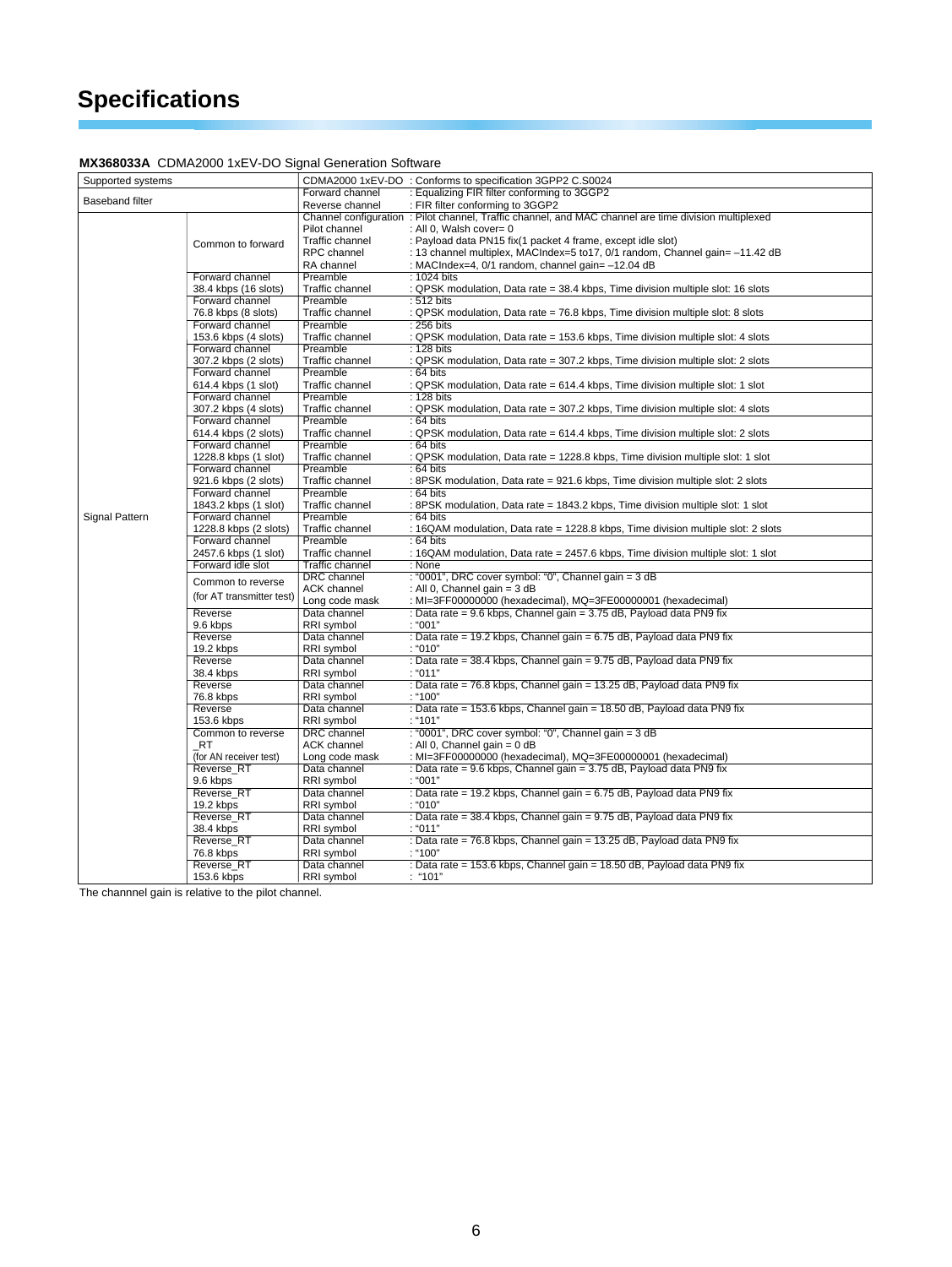|                       | Frequency range         | 10 to 3, 000 MHz                                                                                                            |
|-----------------------|-------------------------|-----------------------------------------------------------------------------------------------------------------------------|
|                       |                         | Forward 38.4 to 153.6 kbps -143 to +5 dBm -143 to +13 dBm (Option42 : RF high level output On, 1.9 to 2.3 GHz)              |
|                       | Output level            | Forward 307.2 to 2457.6 kbps, Idle slot -143 to +8 dBm -143 to +13 dBm (Option42 : RF high level output On, 1.9 to 2.3 GHz) |
|                       |                         | Reverse 9.6 to 19.2 kbps -143 to +8 dBm -143 to +13 dBm (Option42 : RF high level output On, 1.9 to 2.3 GHz)                |
| RF signal             |                         | Reverse 38.4 to 153.6 kbps -143 to +5 dBm -143 to +13 dBm (Option42 : RF high level output On, 1.9 to 2.3 GHz)              |
|                       | Level accuracy          | compared with CW output level                                                                                               |
|                       |                         | CDMA 2000 1xEV-DO : Within±1.2 dB(≤-3dBm)                                                                                   |
|                       |                         | At 100 to 2300 MHz, The ratio of total power and the electric power within 30 kHz band width at -3dBm                       |
|                       |                         | Output (Option 42 RF high level output on 1.9 to 2.3 GHz, +5dBm), PLL mode: Normal                                          |
|                       | Spurious emission       | $\leq$ -65 dBc (885 kHz to 1.98 MHz offset),                                                                                |
|                       |                         | $\leq$ -70 dBc (1.98 to 2.5 MHz offset),                                                                                    |
|                       |                         | $\leq$ -77 dBc (2.5 to 5.0 MHz offset),                                                                                     |
|                       |                         | Excluding performance deterioration due to spurious emission of MG3681A main frame.                                         |
| IQ signal             | Output level            | $101$ mV(rms)                                                                                                               |
|                       | Output level            | Without MG3681A-11 Additional function of I Q output option: ±5 %                                                           |
|                       | accuracy                | With MG3681A-11 Additional function of I Q output option: ±10 %                                                             |
|                       | Symbol rate             | Depends on signal pattern                                                                                                   |
| Signal speed          | Chip rate               | 1.2288 Mcps                                                                                                                 |
|                       | Transmit speed accuracy | Depends on reference signal accuracy of MG3681A (except for the case of external synchronization)                           |
| Firmware backup space |                         | CPU: 137.3 kByte, FPGA: 49.5 kByte                                                                                          |

# $●$ MX368133A CDMA2000 1xEV-DO IQproducer™

| Supported systems |             | CDMA2000 1xEV-DO: Conforms to specification 3GPP2 C.S0024<br>Generates the signal pattern file for MG3681A Digital Modulation Signal Generator with MU368030A Universal<br>Modulation Unit incorporating MX368033A. |
|-------------------|-------------|---------------------------------------------------------------------------------------------------------------------------------------------------------------------------------------------------------------------|
|                   | CPU         | Pentium II 300 MHz or faster                                                                                                                                                                                        |
|                   | Memory size | $\geq$ 128 MB                                                                                                                                                                                                       |
| Operating         | OS.         | Windows 2000/XP                                                                                                                                                                                                     |
| environment       | Display     | 800x600 pixels or more                                                                                                                                                                                              |
|                   | HDD.        | Occupation $\leq 512MB$                                                                                                                                                                                             |
|                   | Peripheral  | It be possible to read CD-R.                                                                                                                                                                                        |
|                   | equipment   | It be possible to save in CompactFlash(PC card adapter is required for download to MG3681A).                                                                                                                        |

\* : MU368030A Universal Modulation Unit of "Hardware ver.A03 Data Ver.2.00" or later is required.

In the case of a former version, since upgrade is required, please ask your Anritsu sales representative.